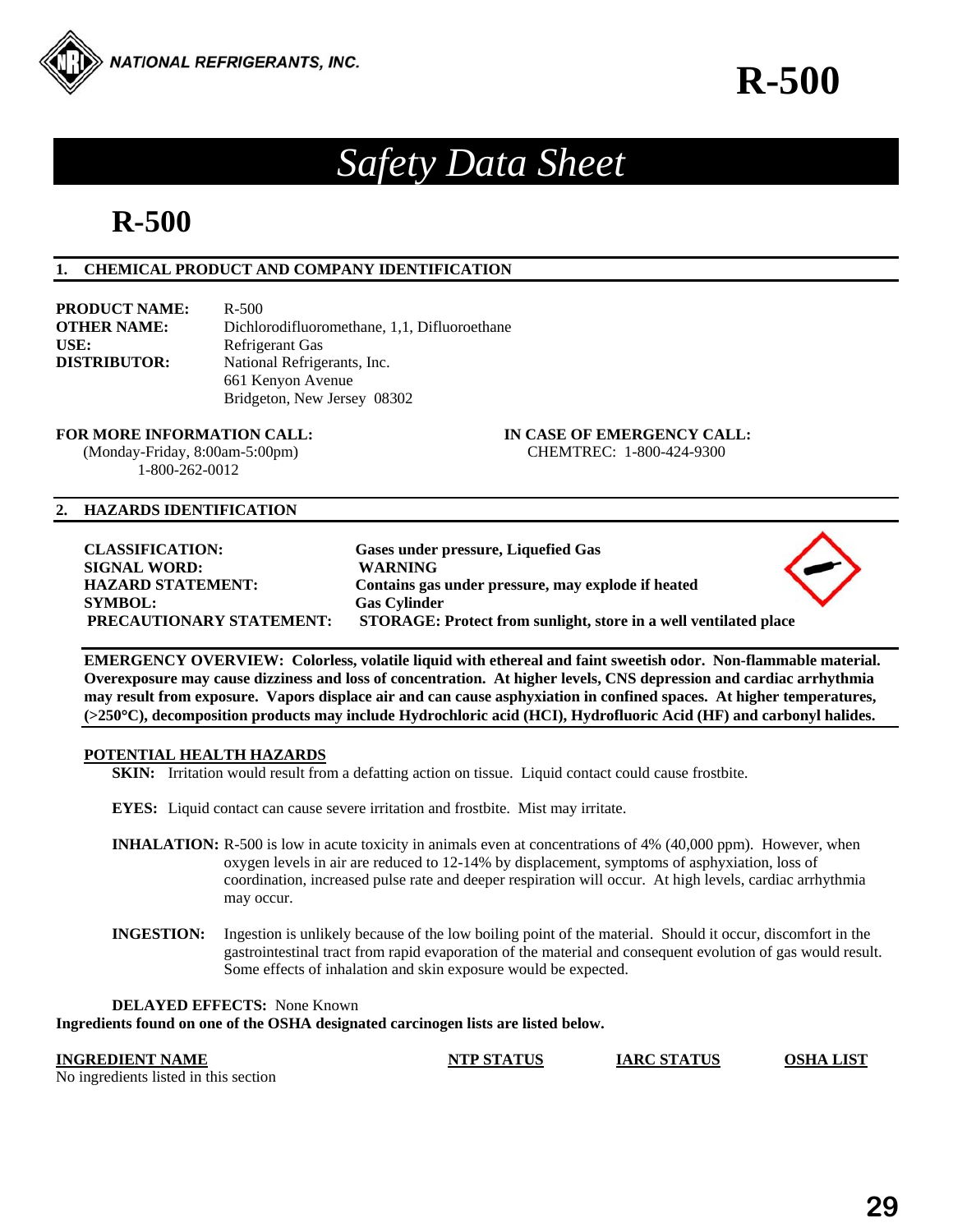

# **3. COMPOSITION / INFORMATION ON INGREDIENTS**

#### **INGREDIENT NAME CAS NUMBER WEIGHT %**

Dichlorodifluoromethane (CFC-12) 75-71-8 73.8 1,1 Difluoroethane (HFC-152a) 75-37-6 26.2

#### **COMMON NAME and SYNONYMS**

R-500; CFC500

Trace impurities and additional material names not listed above may also appear in Section 15 toward the end of the MSDS. These materials may be listed for local "Right-To-Know" compliance and for other reasons.

#### **4. FIRST AID MEASURES**

- **SKIN:** Promptly flush skin with water until all chemical is removed. If there is evidence of frostbite, bathe (do not rub) with lukewarm (not hot) water. If water is not available, cover with a clean, soft cloth or similar covering. Get medical attention if symptoms persist.
- **EYES:** Immediately flush eyes with large amounts of water for at least 15 minutes (in case of frostbite, water should be lukewarm, not hot) lifting eyelids occasionally to facilitate irrigation. Get medical attention if symptoms persist.
- **INHALATION:** Immediately remove to fresh air. If breathing has stopped, give artificial respiration. Use oxygen as required, provided a qualified operator is available. Get medical attention immediately. DO NOT give epinephrine (adrenaline).
- **INGESTION:** Ingestion is unlikely because of the physical properties and is not expected to be hazardous. DO NOT induce vomiting unless instructed to do so by a physician.
- **ADVICE TO PHYSICIAN:** Because of the possible disturbances of cardiac rhythm, catecholamine drugs, such as epinephrine, should be used with special caution and only in situations of emergency life support. Treatment of overexposure should be directed at the control of symptoms and the clinical conditions.

#### **5. FIRE FIGHTING MEASURES**

#### **FLAMMABLE PROPERTIES**

**FLASH POINT:** Gas, not applicable per DOT regulations **FLASH POINT METHOD:** Not applicable **AUTOIGNITION TEMPERATURE:** Unknown **UPPER FLAME LIMIT (volume % in air):** None\* **LOWER FLAME LIMIT (volume % in air):** None\*

**FLAME PROPAGATION RATE (solids):** Not applicable **OSHA FLAMMABILITY CLASS:** Not applicable

\*Based on ASHRAE Standard 34 with match ignition

#### **EXTINGUISHING MEDIA:**

Use any standard agent – choose the one most appropriate for type of surrounding fire.

#### **UNUSUAL FIRE AND EXPLOSION HAZARDS:**

 Contact with certain reactive metals may result in formation of explosive or exothermic reactions under specific conditions (e.g. very high temperatures and/or appropriate pressures).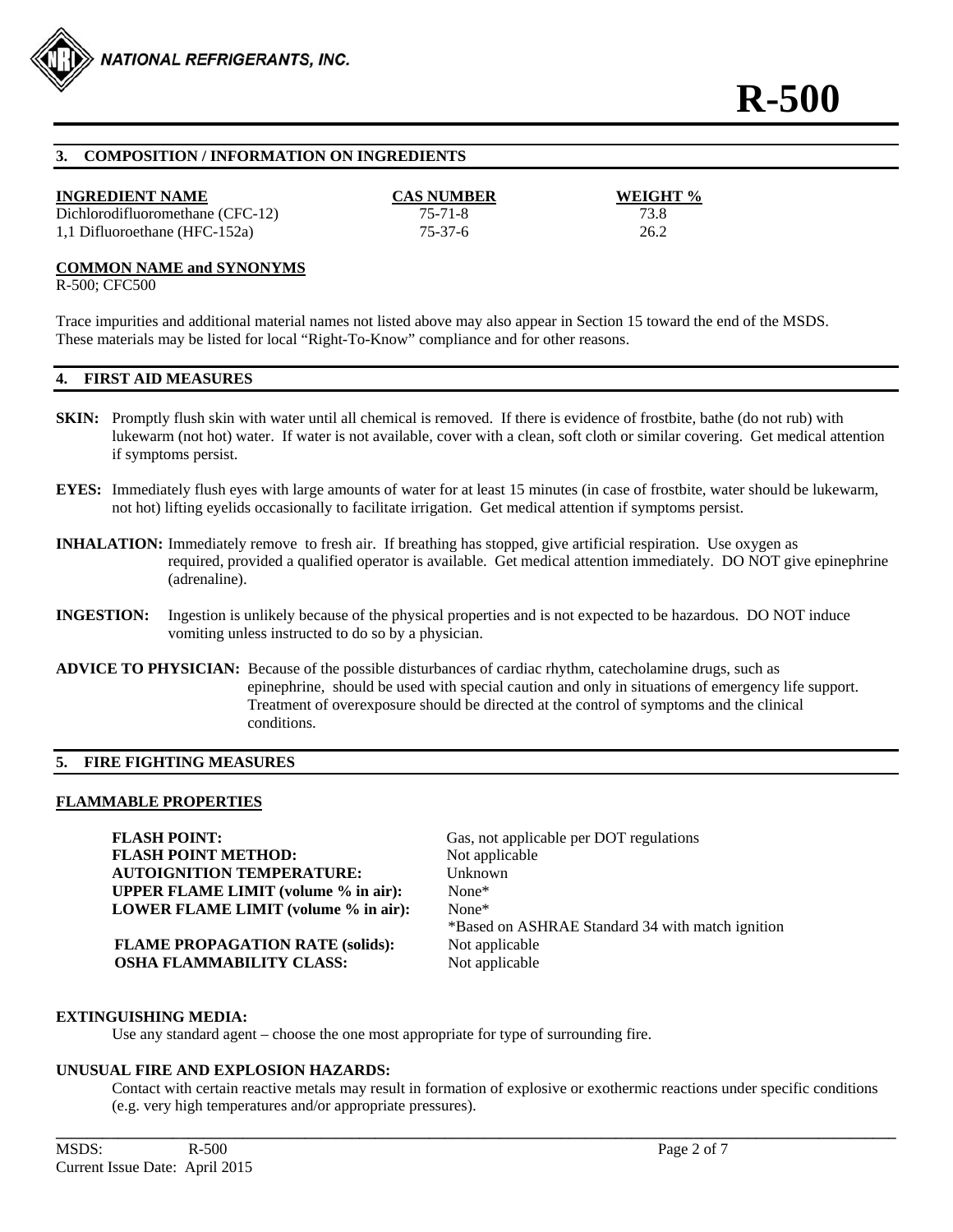

This material may become flammable when mixed with air under pressure and exposed to strong ignition sources.

#### **SPECIAL FIRE FIGHTING PRECAUTIONS/INSTRUCTIONS**:

 Firefighters should wear self-contained, NIOSH-approved breathing apparatus for protection against possible toxic decomposition products. Proper eye and skin protection should be provided. Use water spray to keep fire-exposed containers cool.

# **6. ACCIDENTAL RELEASE MEASURES**

## **IN CASE OF SPILL OR OTHER RELEASE:** (Always wear recommended personal protective equipment.) Evacuate unprotected personnel. Product dissipates upon release. Protected personnel should remove ignition sources and shut off leak, if without risk, and provide ventilation. Unprotected personnel should not return to the effected area until air has been tested and determined safe, including low- lying areas.

### **Spills and releases may have to be reported to Federal and/or local authorities. See Section 15 regarding reporting requirements.**

#### **7. HANDLING AND STORAGE**

**NORMAL HANDLING:** (Always wear recommended personal protective equipment.) Avoid breathing vapors and liquid contact with eyes, skin or clothing. Do not puncture or drop cylinders, expose them to open flame or excessive heat. Use authorized cylinders only. Follow standard safety precautions for handling and use of compressed gas cylinders.

### **STORAGE RECOMMENDATIONS:**

 Store in a cool, well-ventilated area of low fire risk and out of direct sunlight. Protect cylinder and its fittings from physical damage. Storage in subsurface locations should be avoided. Close valve tightly after use and when empty.

#### **INCOMPATIBILITES:**

Freshly abraded aluminum surfaces at specific temperatures and pressures may cause a strong exothermic reaction. Chemically reactive metals: potassium, calcium, powdered aluminum, magnesium, and zinc.

## **8. EXPOSURE CONTROLS / PERSONAL PROTECTION**

#### **ENGINEERING CONTROLS:**

 Provide local ventilation at filling zones and areas where leakage is probable. Mechanical (general) ventilation may be adequate for other operating and storage areas.

# **PERSONAL PROTECTIVE EQUIPMENT**

#### **SKIN PROTECTION:**

 Skin contact with refrigerant may cause frostbite. General work clothing and gloves (leather) should provide adequate protection. If prolonged contact with liquid or gas is anticipated, insulated gloves constructed of PVA,

 neoprene or butyl rubber should be used. Any contaminated clothing should be promptly removed and washed before reuse.

#### **EYE PROTECTION:**

For normal conditions, wear safety glasses. Where there is reasonable probability of liquid contact, wear chemical safety goggles.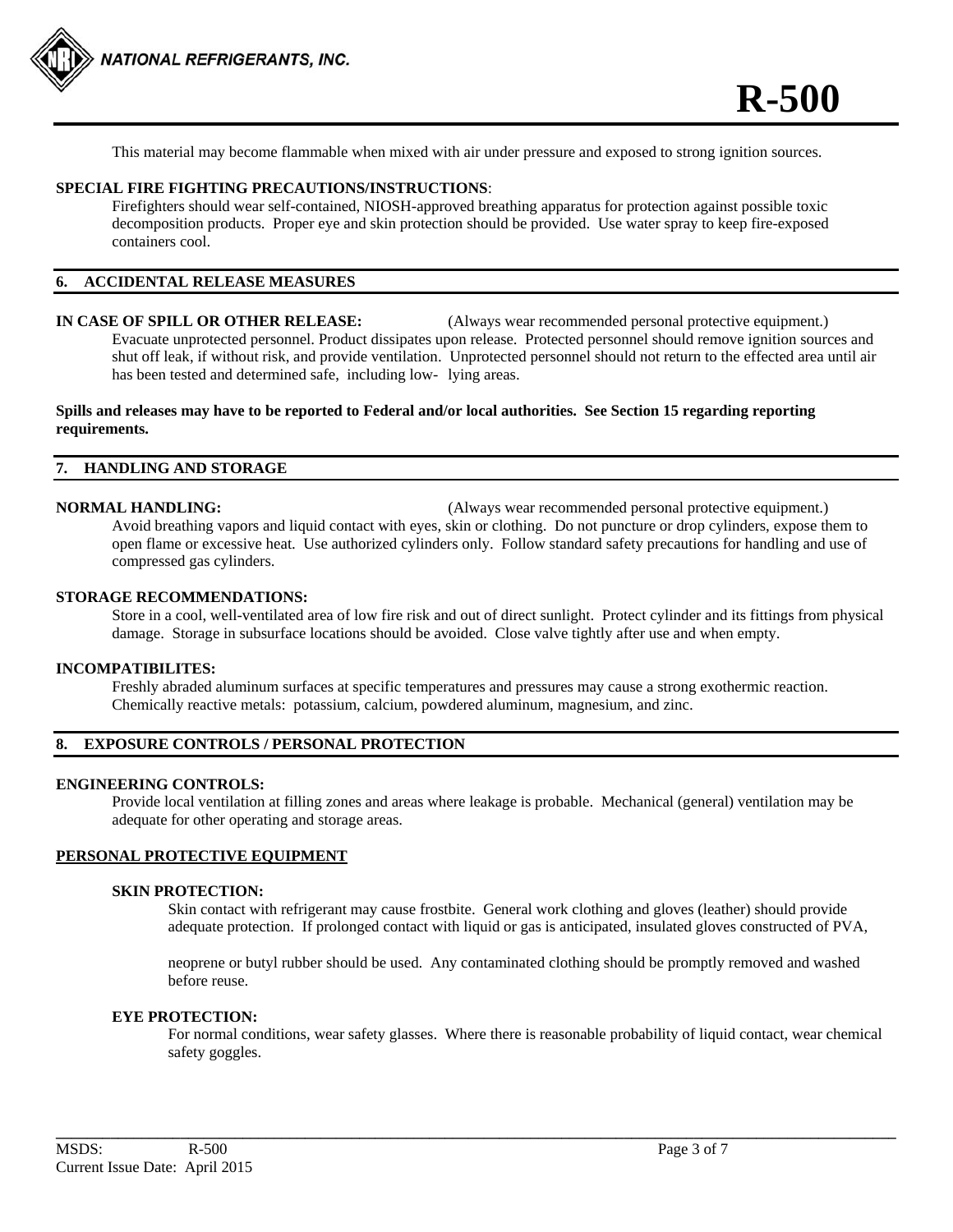

# **RESPIRATORY PROTECTION:**

None generally required for adequately ventilated work situations. For accidental release or non-ventilated situations, or release into confined space, where the concentration may be above the PEL of 1,000 ppm, use a Self-contained, NIOSH approved breathing apparatus or supplied air respirator. For escape: use the former or a NIOSH approved gas mask with organic vapor canister.

### **ADDITIONAL RECOMMENDATIONS:**

Where contact with liquid is likely, such as in a spill or leak, impervious boots and clothing should be worn. High dose-level warning signs are recommended for areas of principle exposure. Provide eyewash stations and quick drench shower facilities at convenient locations. For tank cleaning operations, see OSHA regulations, 29 CFR 1910.132 and 29 CFR 1910.133.

# **EXPOSURE GUIDELINES**

**INGREDIENT NAME ACGIH TLV OSHA PEL OTHER LIMIT** Dichlorodifluoromethane 1000 ppm TWA (8hr) 1000 ppm TWA (8hr) None 1,1-Difluoroethane None None None \*1000 ppm TWA (8hr)

 $=$  Workplace Environmental Exposure Level (AIHA)

**OTHER EXPOSURE LIMITS FOR POTENTIAL DECOMPOSITION PRODUCTS:**  Hydrogen Fluoride: ACGIH TLV = 2ppm ceiling, 0.5ppm TLV-TWA

# **9. PHYSICAL AND CHEMICAL PROPERTIES**

| <b>APPEARANCE:</b>                        | Clear, colorless liquid and vapor                                             |
|-------------------------------------------|-------------------------------------------------------------------------------|
| PHYSICAL STATE:                           | Gas at ambient temperatures                                                   |
| <b>MOLECULAR WEIGHT:</b>                  | 99.31 average                                                                 |
| <b>CHEMICAL FORMULA:</b>                  | $CC1_2F_2$ , $CHF_2CH_3$                                                      |
| <b>ODOR:</b>                              | Faint ethereal odor                                                           |
| <b>SPECIFIC GRAVITY</b> (water $= 1.0$ ): | 1.171 @ 30 $\rm{^{\circ}C}$ (86 $\rm{^{\circ}F}$ )                            |
| <b>SOLUBILITY IN WATER (weight %):</b>    | Unknown                                                                       |
| $pH$ :                                    | Neutral                                                                       |
| <b>BOILING POINT:</b>                     | $-33.5$ °C (-28.3°F)                                                          |
| <b>FREEZING POINT:</b>                    | $-158$ °C (-252.4°F)                                                          |
| <b>VAPOR PRESSURE:</b>                    | 100.1 psia @ 70°F                                                             |
|                                           | 231.7 psia @ 130°F                                                            |
| <b>VAPOR DENSITY</b> (air $= 1.0$ ):      | 4.2                                                                           |
| <b>EVAPORATION RATE:</b>                  | <b>COMPARED TO:</b> $CC14 = 1$<br>>1                                          |
| % VOLATILES:                              | 100                                                                           |
| <b>FLASH POINT:</b>                       | Not applicable                                                                |
|                                           | (Flash point method and additional flammability data are found in Section 5.) |
| <b>ODOR THRESHHOLD:</b>                   | High                                                                          |
| <b>FLAMMABILITY:</b>                      | Not applicable                                                                |
| LEL/UEL:                                  | None/None                                                                     |
| <b>RELATIVE DENSITY:</b>                  | 1.16 g/cm3 at 21.1 C                                                          |
| <b>PARTITION COEFF (n-octanol/water)</b>  | Not applicalbe                                                                |
| <b>AUTO IGNITION TEMP:</b>                | Not Determined                                                                |
| <b>DECOMPOSITION TEMPERATURE:</b>         | $>250$ degrees C                                                              |
| <b>VISCOSITY:</b>                         | Not applicable                                                                |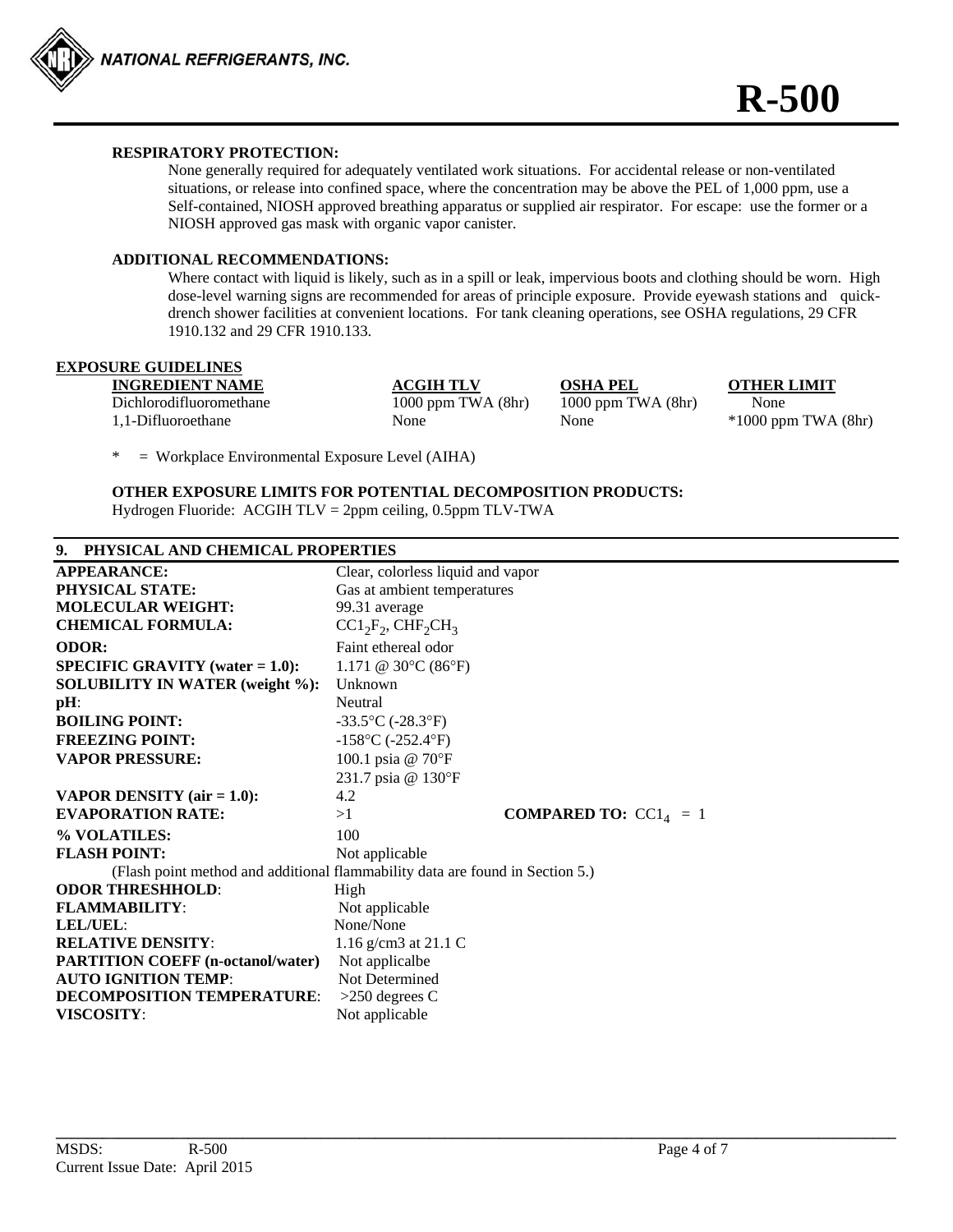

#### **10. STABILITY AND REACTIVITY**

#### **NORMALLY STABLE (CONDITIONS TO AVOID):**

#### The product is stable.

Do not mix with oxygen or air above atmospheric pressure. Any source of high temperatures, such as lighted cigarettes, flames, hot spots or welding may yield toxic and/or corrosive decomposition products.

#### **INCOMPATIBILITIES:**

(Under specific conditions: e.g. very high temperatures and/or appropriate pressures) – Freshly abraded aluminum surfaces (may cause strong exothermic reaction). Chemically reactive metals: potassium, calcium, powdered aluminum, magnesium, and zinc.

#### **HAZARDOUS DECOMPOSITION PRODUCTS:**

Halogens, halogen acids and possibly carbonyl halides.

# **HAZARDOUS POLYMERIZATION:**

Will not occur.

### **11. TOXICOLOGICAL INFORMATION**

### **IMMEDIATE (ACUTE) EFFECTS:**

 Dichlorodifluoromethane  $LC_{50}$ : Inhalation 4 hr. (rat) - > 760,000 ppm / Cardiac Sensitization threshold (dog) - 50,000 ppm 10 min  $EC_{50}$  - 254,000 ppm

#### Difluoroethane

LD<sub>50</sub>: single dose (rat) – non-lethal at 1,500 mg/kg  $LC_{50}$ : 2 hr (rat) - ~383,000 ppm. Non-lethal at 200,000 ppm Cardiac Sensitization NOEL - > 150,000 ppm

### **DELAYED (SUBCHRONIC AND CHRONIC) EFFECTS:**

#### Dichlorodifluoromethane Subchronic NOEL – 10,000 ppm

# Difluoroethane

 Exposures of rats 6 hrs/day, 5 days/week, for two years at levels up to 25,000 ppm, did not cause chronic toxicity or carcinogenic response.

#### **OTHER DATA:**

Teratology: Not a teratogen

# **REPEATED DOSE TOXICITY:**

Lifetime inhalation exposure of male rats was associated with a small increase in salivary gland fibrosarcomas.

#### **FURTHER INFORMATION**:

Acute effects of rapid evaporation of the liquid may cause frostbite. Vapors are heavier than air and can displace oxygen causing difficulty breathing or suffocation. May cause cardiac arrhythmia.

**\_\_\_\_\_\_\_\_\_\_\_\_\_\_\_\_\_\_\_\_\_\_\_\_\_\_\_\_\_\_\_\_\_\_\_\_\_\_\_\_\_\_\_\_\_\_\_\_\_\_\_\_\_\_\_\_\_\_\_\_\_\_\_\_\_\_\_\_\_\_\_\_\_\_\_\_\_\_\_\_\_\_\_\_\_\_\_\_\_\_\_\_\_\_\_\_\_\_\_\_\_\_\_\_\_\_\_\_** 

# **12. ECOLOGICAL INFORMATION**

**Degradability (BOD):** R-500 is a gas at room temperature; therefore, it is unlikely to remain in water. **Octanol Water Partition Coefficient:** See Section 9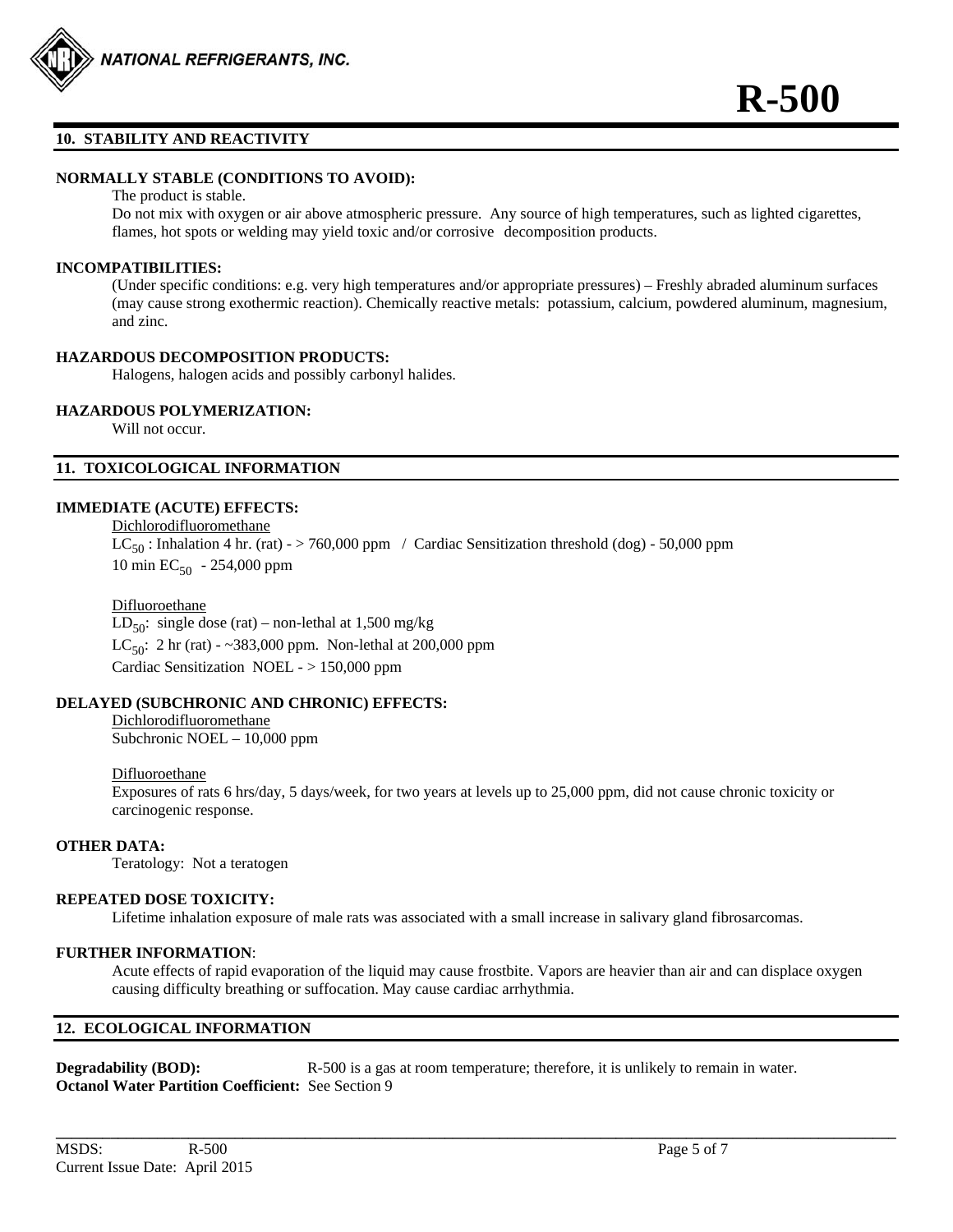

#### **13. DISPOSAL CONSIDERATIONS**

# **RCRA**

**Is the unused product a RCRA hazardous waste if discarded?** Yes **If yes, the RCRA ID number is:** U075

#### **OTHER DISPOSAL CONSIDERATIONS:**

Disposal must comply with federal, state, and local disposal or discharge laws. R-500 is subject to U.S. Environmental Protection Agency Clean Air Act Regulations Section 608 in 40 CFR Part 82 regarding refrigerant recycling.

The information offered here is for the product as shipped. Use and/or alterations to the product such as mixing with other materials may significantly change the characteristics of the material and alter the RCRA classification and the proper disposal method.

#### **14. TRANSPORT INFORMATION**

| <b>US DOT ID NUMBER:</b> | UN2602                                                                         |
|--------------------------|--------------------------------------------------------------------------------|
|                          | <b>US DOT PROPER SHIPPING NAME:</b> Dichlorodifluoromethane and Difluoroethane |
|                          | Azeotropic Mixture or Refrigerant gas R-500                                    |
| US DOT HAZARD CLASS:     | 22                                                                             |
| US DOT PACKING GROUP:    | Not applicable                                                                 |

For additional information on shipping regulations affecting this material, contact the information number found in Section 1.

#### **15. REGULATORY INFORMATION**

#### **TOXIC SUBSTANCES CONTROL ACT (TSCA)**

**TSCA INVENTORY STATUS:** Listed on the TSCA inventory **OTHER TSCA ISSUES:** Subject to Section 12(b) export notification. May contain 0-10 ppm Ethane, 2,chloro-1,1,1trifluoro, CAS# 75-88-7

#### **SARA TITLE III / CERCLA**

"Reportable Quantities" (RQs) and/or "Threshold Planning Quantities" (TPQs) exist for the following ingredients.

| <b>INGREDIENT NAME</b>  | CERCLA RQ (lb.,<br>SARA / C | <b>SARA EHS TPO (lb.)</b> |
|-------------------------|-----------------------------|---------------------------|
| Dichlorodifluoromethane | 5000                        | None                      |

**Spills or releases resulting in the loss of any ingredient at or above its RQ requires immediate notification to the National Response Center [(800) 424-8802] and to your Local Emergency Planning Committee.** 

| SECTION 311 HAZARD CLASS: |  |  |  |  |
|---------------------------|--|--|--|--|
|---------------------------|--|--|--|--|

**IMMEDIATE** PRESSURE

**SARA 313 TOXIC CHEMICALS:** 

The following ingredients are SARA 313 "Toxic Chemicals". CAS numbers and weight percents are found in Section 2.

**\_\_\_\_\_\_\_\_\_\_\_\_\_\_\_\_\_\_\_\_\_\_\_\_\_\_\_\_\_\_\_\_\_\_\_\_\_\_\_\_\_\_\_\_\_\_\_\_\_\_\_\_\_\_\_\_\_\_\_\_\_\_\_\_\_\_\_\_\_\_\_\_\_\_\_\_\_\_\_\_\_\_\_\_\_\_\_\_\_\_\_\_\_\_\_\_\_\_\_\_\_\_\_\_\_\_\_\_** 

**INGREDIENT NAME COMMENT** Dichlorodifluoromethane None

#### **STATE RIGHT-TO-KNOW**

In addition to the ingredients found in Section 2, the following are listed for state right-to-know purposes.